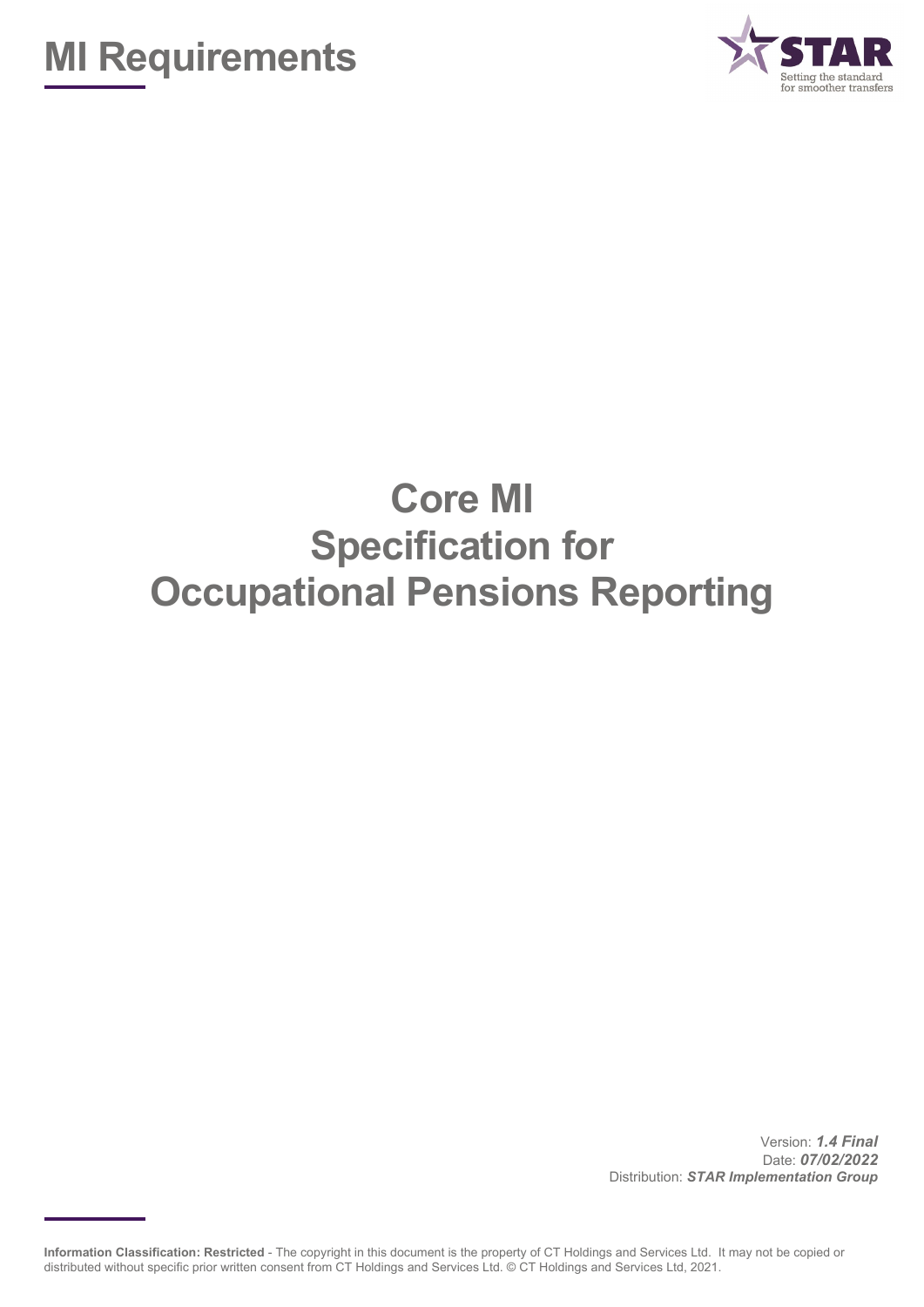# **Change History**

| <b>Date</b>                     | <b>Version</b>  | <b>Change(s) Incorporated</b>                                                                                         |
|---------------------------------|-----------------|-----------------------------------------------------------------------------------------------------------------------|
| 19th April 2021                 | 0.1 Draft       | Initial draft.                                                                                                        |
| 11 <sup>th</sup> August 2021    | 1.1 Draft final | Updated to reflect change to the CSV Template as agreed at the 15 <sup>th</sup> July<br>Implementation Group meeting. |
| 14 <sup>th</sup> September 2021 | 1.2 Draft Final | Updated to include the reporting of Complex Transfers.                                                                |
| 5 <sup>th</sup> November 2021   | 1.3 Draft Final | Correction made to section 3.1- Sub Metrics B1/B2.                                                                    |
| 7 <sup>th</sup> February 2022   | 1.4 Final       | Set to Final as agreed at the 20 <sup>th</sup> January 2022 Implementation Group                                      |

**Information Classification: Restricted** Page 2 of 14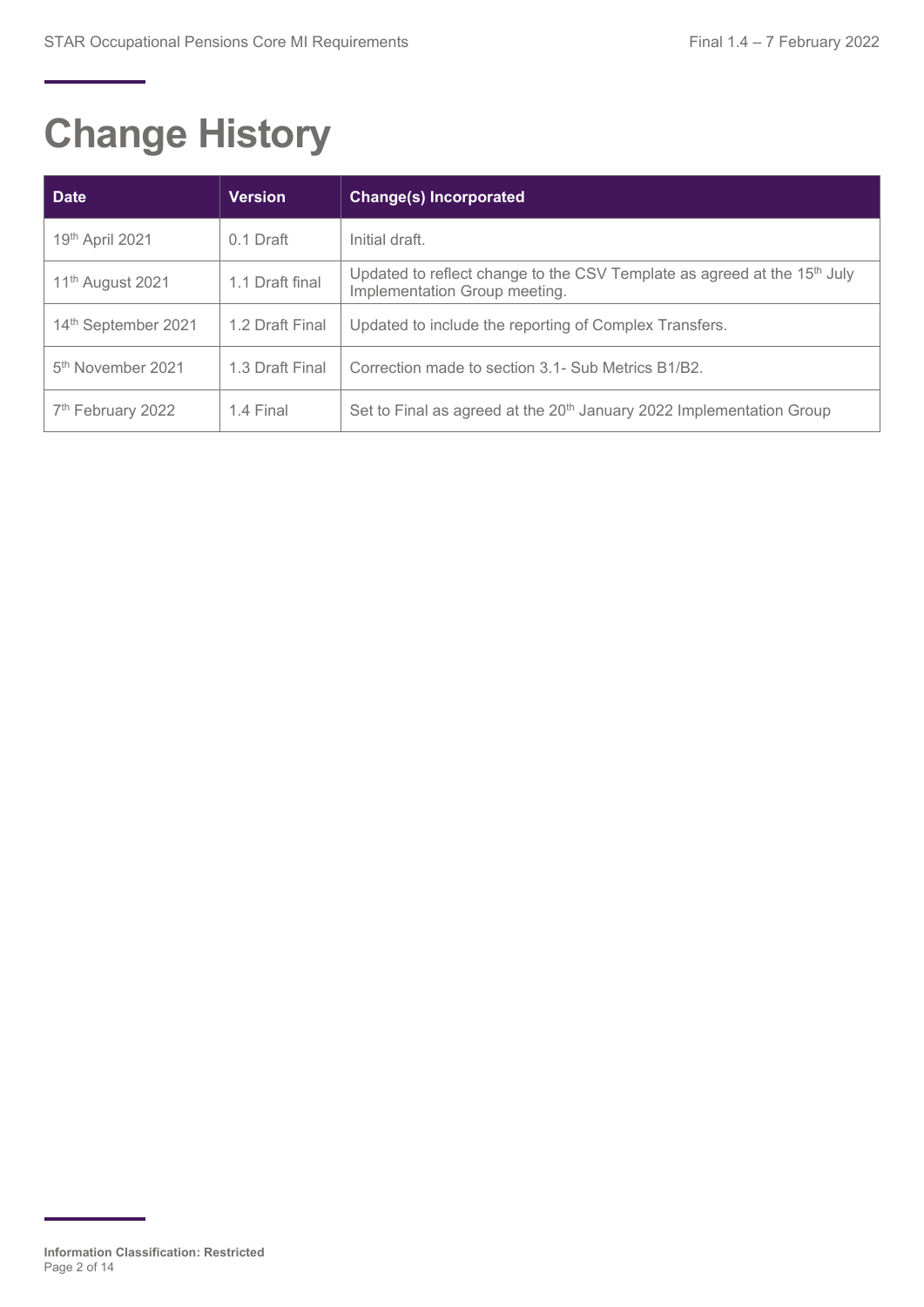# **Table of Contents**

| $1 -$                      |  |
|----------------------------|--|
|                            |  |
| $\overline{2}$             |  |
|                            |  |
| 3                          |  |
|                            |  |
| $\boldsymbol{\mathcal{A}}$ |  |
| 5                          |  |
|                            |  |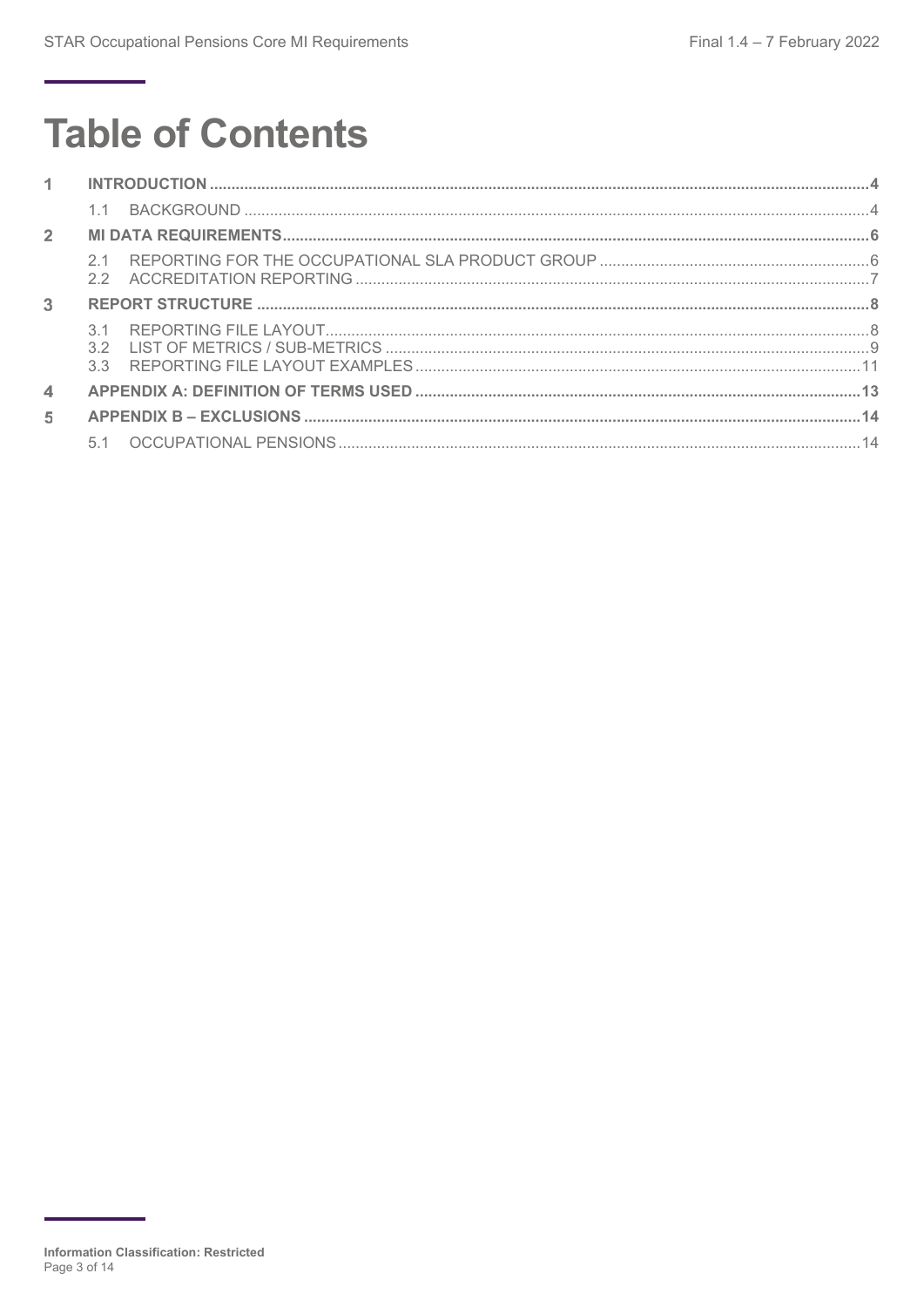## <span id="page-3-0"></span>**INTRODUCTION**

## <span id="page-3-1"></span>**1.1 BACKGROUND**

The Transfers and Re-registration Industry Group (TRIG), a collaboration of 10 Industry trade bodies and representatives of individual firms worked to deliver a cross-industry solution to the challenge of improving customer experiences when moving money between institutions. Their work focused on developing a framework of best practice standards and improving customer communication.

In September 2018, TRIG requested STAR provide a governance solution to deliver long term improvements to the customer's experience of transferring savings and investments between companies.

The initial objective of STAR is to deliver MI that allows the industry to create a baseline that future improvements can be measured against whilst implementing an Accreditation process that will reflect the performance of individual firms within the Transfer process.

## **1.1.1 Document Purpose**

This document is intended to outline the STAR Core MI Reporting Requirements for the Occupational Pensions SLA Product Group.

It also provides details of these measures, the reporting mechanism along with additional definitions.

## **1.1.2 Core MI Reporting**

The objective of Core MI Reporting is to allow for the Accreditation of STAR members to reflect their performance within the Transfer Journey.

Each SLA Product Group has been given individual consideration by the STAR Implementation Group.

### **1.1.3 Reporting Scope**

Core MI Reporting for the Occupational Pensions SLA Product Group will initially focus its requirements on the reporting of Electronic Cash Transfers. The Reporting of Re-Registrations, Manual Transfers will be included when the Group feel that there is sufficient data available to report on them.

Electronic Transfers are defined as transfers initiated electronically using an electronic messaging set (not, for example by email) at a portfolio level or asset manager transfer instructions received electronically. It is noted that electronic portfolio transfers may include some manual elements in the transfer of underlying assets.

### **1.1.4 Product Scope**

The In-Scope products for this SLA Product Group are listed below.

| <b>Occupational Pensions</b>                          |
|-------------------------------------------------------|
| Contracted in Money Purchase Scheme (CIMP)            |
| Contracted Out Money Purchase Scheme (COMP)           |
| Executive Pension Plans (EPP)                         |
| Group Additional Voluntary Contribution Scheme (GAVC) |
|                                                       |

**Mastertrust** 

#### **1.1.4.1 Exclusions**

A full list of Exclusions are listed in [APPENDIX B –](#page-13-0) EXCLUSIONS.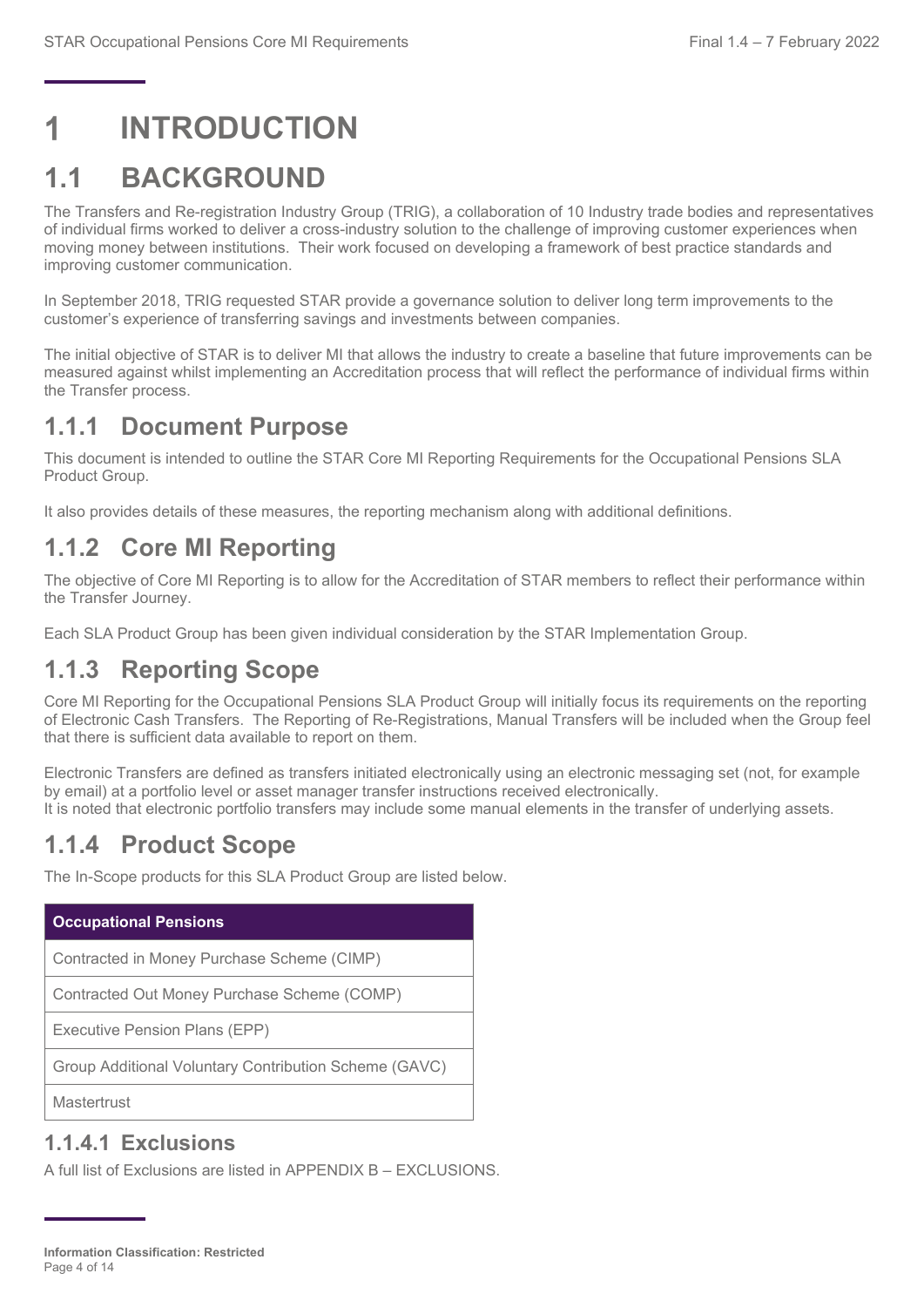### **1.1.5 Process Scope**

The Transfer Process for the Occupational Pensions Core MI is defined as being from the point the Acquiring Party (AP) receives a completed Application from the customer, to the date the AP confirms receipt of the monies and Transfer Instruction (Funds Received message is sent).

## **1.1.6 Reporting Period**

STAR MI reporting is captured monthly in arrears reflecting transfer activity performed within the previous calendar month.

STAR MI submission is due on or before the last working day of each calendar month for activity in the previous calendar month.

For example, **September** activity would be calculated and reported to STAR by the **29th of October** as the 31st is a Sunday. The MI Reports will be submitted by secure upload to the STAR portal monthly by the due date. STAR will publish MI submission due dates within the members portal, MI contacts will be notified near the closing date if your data has not been submitted.

## **1.1.7 Organisational Reporting Level**

Firms should report at the Organisational/Brand level that they wish to be accredited against, incorporating each STAR SLA Product Group they wish to report on (e.g. Occupational Pension, Personal Pension, Asset Manager or ISA/GIA).

## **1.1.8 Reporting Method**

The monthly MI submissions will be uploaded securely to the STAR portal by authorised users in a CSV or Excel format (See [REPORTING FILE LAYOUT EXAMPLES](#page-10-0) in Section 3).

A single Reporting Message structure will be used across all of the SLA Product Groups.

**Information Classification: Restricted** Page 5 of 14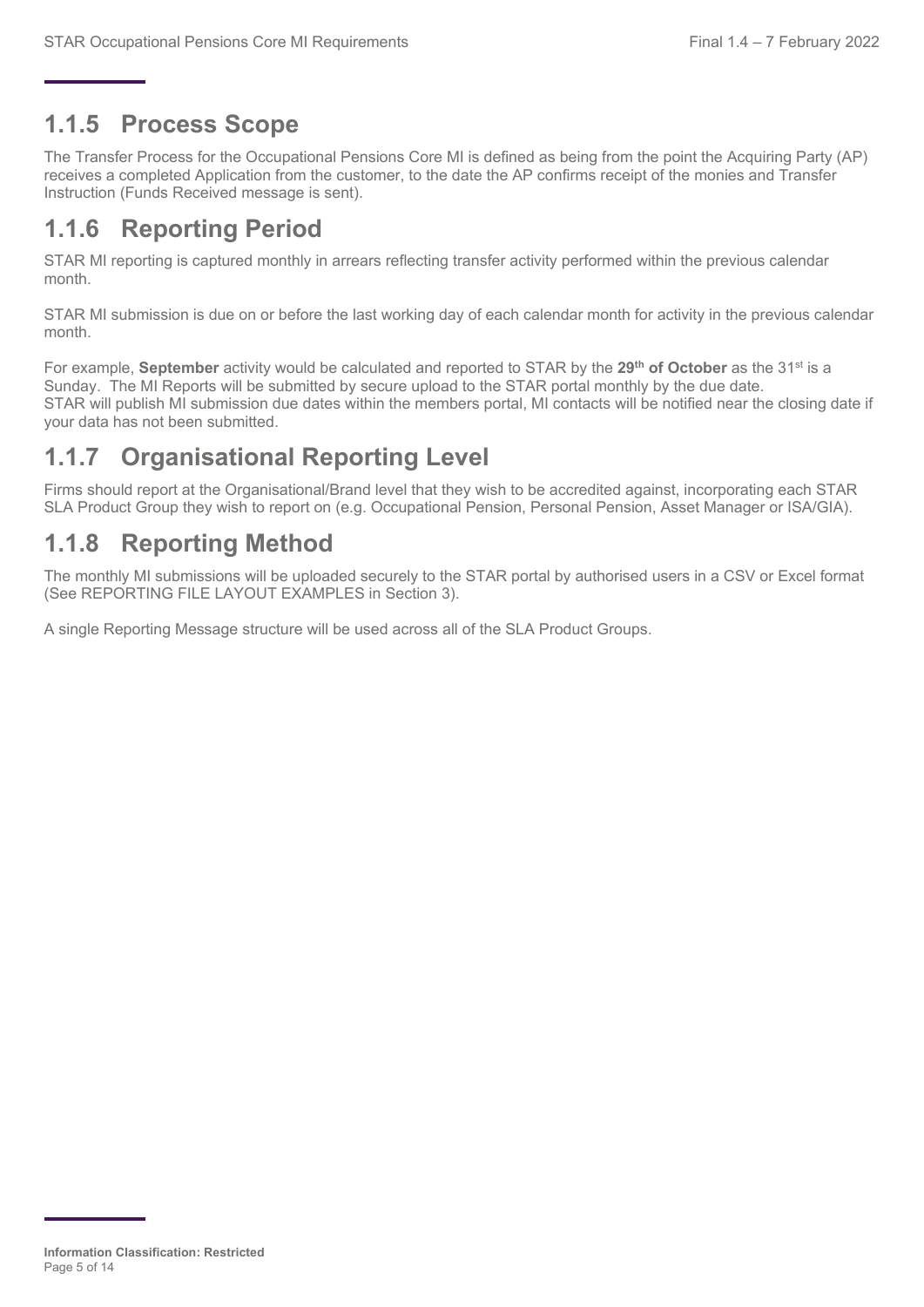#### <span id="page-5-0"></span>**MI DATA REQUIREMENTS**  $\mathbf{P}$

## <span id="page-5-1"></span>**2.1 REPORTING FOR THE OCCUPATIONAL SLA PRODUCT GROUP**

It has been agreed that the information to be supplied and accredited against for Core MI should initially be for **Electronic Cash Transfers** processed through Origo only. Additional data sources may be accepted in future when the Implementation Group feel that there is sufficient data available to include them.

The data to be supplied is:

|                                                                                       | <b>Reported</b><br><b>as</b> | <b>Start Date</b>                               | <b>End Date</b>                          | <b>Notes</b>                                                                                                                                                                                                                                                                                                                                                                                                                                                                                                                                                                                                   |  |  |  |  |  |
|---------------------------------------------------------------------------------------|------------------------------|-------------------------------------------------|------------------------------------------|----------------------------------------------------------------------------------------------------------------------------------------------------------------------------------------------------------------------------------------------------------------------------------------------------------------------------------------------------------------------------------------------------------------------------------------------------------------------------------------------------------------------------------------------------------------------------------------------------------------|--|--|--|--|--|
| Average<br><b>Overall End to</b><br><b>End Journey</b>                                | Acquiring<br>Provider        | Application<br>Received<br>Date*                | <b>Funds Received</b><br>Date            | * Providers must ensure that this date<br>reflects the date the Organisation received<br>the completed Application.                                                                                                                                                                                                                                                                                                                                                                                                                                                                                            |  |  |  |  |  |
| <b>Average Own</b><br><b>Ceding Party</b><br>Journey<br>(Simple<br><b>Transfers)</b>  | Ceding<br>Provider           | Activation<br>(Transfer<br>Request<br>Received) | <b>Funds Received</b><br>Date            | A "Simple Transfer" is identified by Origo as<br>a Transfer without a delay or with a delay a<br>reason not specified in the list of Complex<br>Transfers below.                                                                                                                                                                                                                                                                                                                                                                                                                                               |  |  |  |  |  |
| <b>Average Own</b><br><b>Ceding Party</b><br>Journey<br>(Complex<br><b>Transfers)</b> | Ceding<br>Provider           | Activation<br>(Transfer<br>Request<br>Received) | <b>Funds Received</b><br>Date            | A "Complex Transfer" is identified by Origo<br>as a Transfer with a delay that has a reason<br>of:<br><b>Awaiting Advice Certificate</b><br>$\bullet$<br>Awaiting final premium<br>$\bullet$<br>Awaiting income payment to apply<br>Awaiting outstanding info.<br>$\bullet$<br>Awaiting retirement date<br>$\bullet$<br>Awaiting trustee authorisation<br>$\bullet$<br>Bankruptcy<br>۰<br>Delivery of Risk Warnings<br>٠<br>Disinvestment delay<br>$\bullet$<br><b>Divorce</b><br>$\bullet$<br>Earmarking<br>$\bullet$<br><b>Exceeding LTA</b><br>$\bullet$<br>with/without protection<br>Pension sharing<br>٠ |  |  |  |  |  |
| Average<br><b>Acquiring</b><br><b>Party Journey</b>                                   | Acquiring<br>Provider        | Application<br><b>Received Date</b>             | <b>Transfer Request</b><br><b>Issued</b> |                                                                                                                                                                                                                                                                                                                                                                                                                                                                                                                                                                                                                |  |  |  |  |  |

This data will be submitted monthly and would be supported for accreditation purposes by the Supplementary Accreditation Data to be agreed by the Accreditation Steering Group.

## **2.1.1 Accreditation Reporting Capture Points and Calculations**

Data should be captured for each individual transfer completed in the calendar month and used to calculate the overall position for reporting purposes:

#### **2.1.1.1 Overall End to End Journey**

The Overall End to End Journey is taken from the following Start and End points:

- START AP receives Customer's completed Application.
- END Funds Received message sent by the Acquiring Party (AP).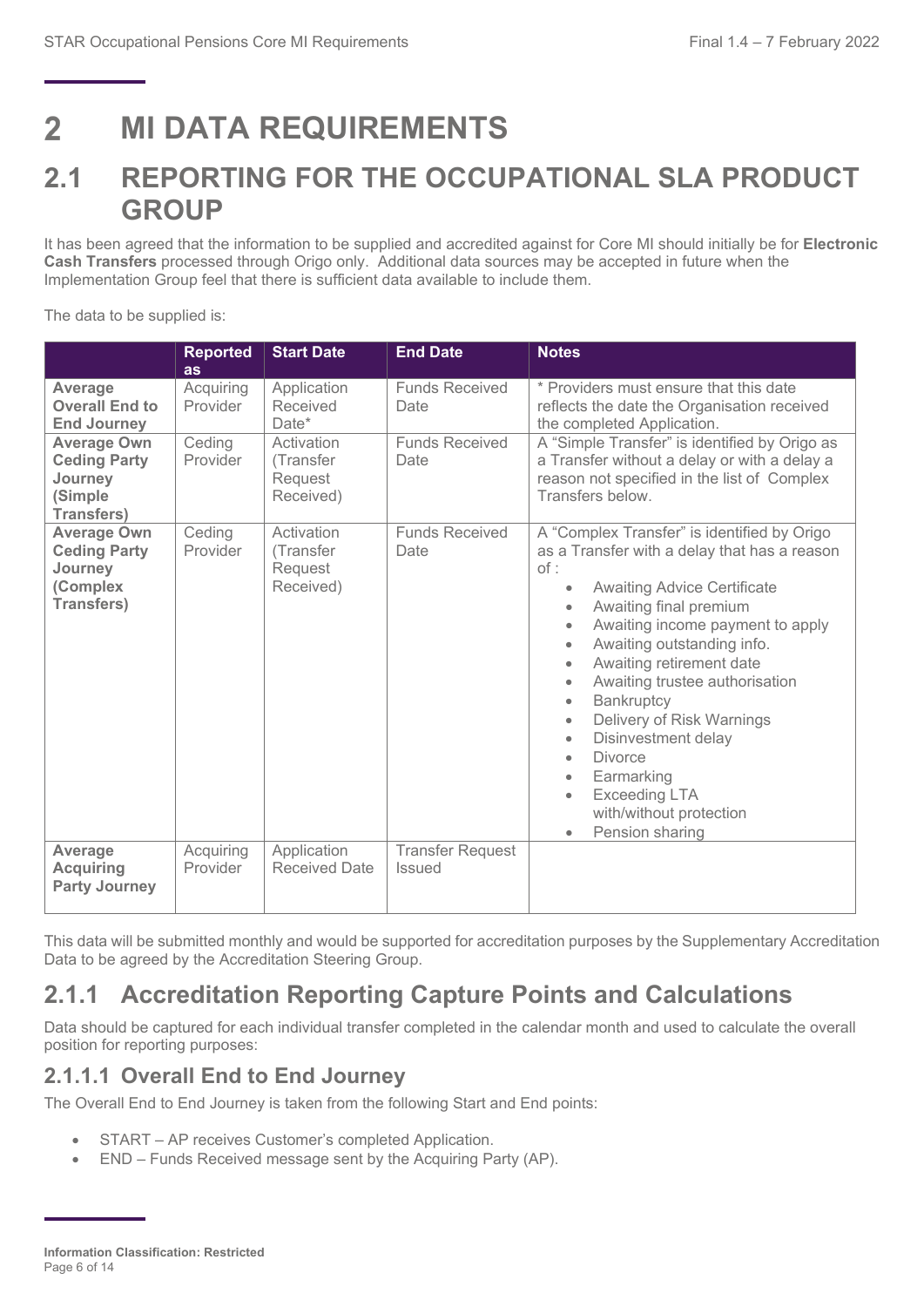• MEASUREMENT – The number of Calendar days elapsed between start and end points where the day of receipt is Day 1 and each further calendar day (business or non-business) is counted, to reflect the customer experience.

The Average will be reported in days rounded to one decimal point.

#### **2.1.1.2 Ceding Party Journey**

The Ceding Party (CP) Journey is taken from the following Start and End points:

- START Valid Request to Transfer received (Activation).
- END Funds Received message sent by the Acquiring Party (AP).
- MEASUREMENT The number of Calendar days elapsed between start and end points where the day of receipt is Day 1 and each further calendar day (business or non-business) is counted, to reflect the customer experience.

The Average will be reported in days rounded to one decimal point.

#### **2.1.1.3 Acquiring Party Journey Time**

The AP Journey is taken from the following Start and End Points:

- START AP receives Customer's completed Application.
- END Instruction to proceed with Transfer sent to CP (Activation).
- MEASUREMENT The number of Calendar days elapsed between start and end points where the day of receipt is Day 1 and each further calendar day (business or non-business) is counted, to reflect the customer experience.

The Average will be reported in days rounded to one decimal point.

## **2.1.2 Publication of Accreditation Data**

The monthly Accreditation Data submitted to STAR will be shared quarterly with participating Organisations Only.

It is primarily gathered to inform the STAR Accreditation Process which awards organisations a STAR Rating, highlighting their individual performance within the Transfer & Re-Registration process.

Any Volume data supplied will not be shared beyond the STAR Delivery Team. This is supplied to allow STAR to calculate accurate aggregated average membership journey times.

## <span id="page-6-0"></span>**2.2 ACCREDITATION REPORTING**

Accreditation Reporting will require participating organisations to submit information that allows STAR to understand their performance within the Transfer Journey as an Acquiring and / or Ceding Provider.

This will ensure that an organisation is not held accountable for the under-performance of other parties within the transfer process.

In addition to Monthly reporting, additional information will be requested ahead of the Accreditation exercise. The Accreditation process is still being finalised but the expectation is that the following details could be requested as part of the Accreditation or subsequent Appeals process:

- 1. % of total transfers for each STAR SLA Product Group reported.
- 2. % electronic cases reported.
- 3. Confirmation that STAR Customer Communication Principles followed.
- 4. Outliers / mitigating circumstances to be submitted to STAR.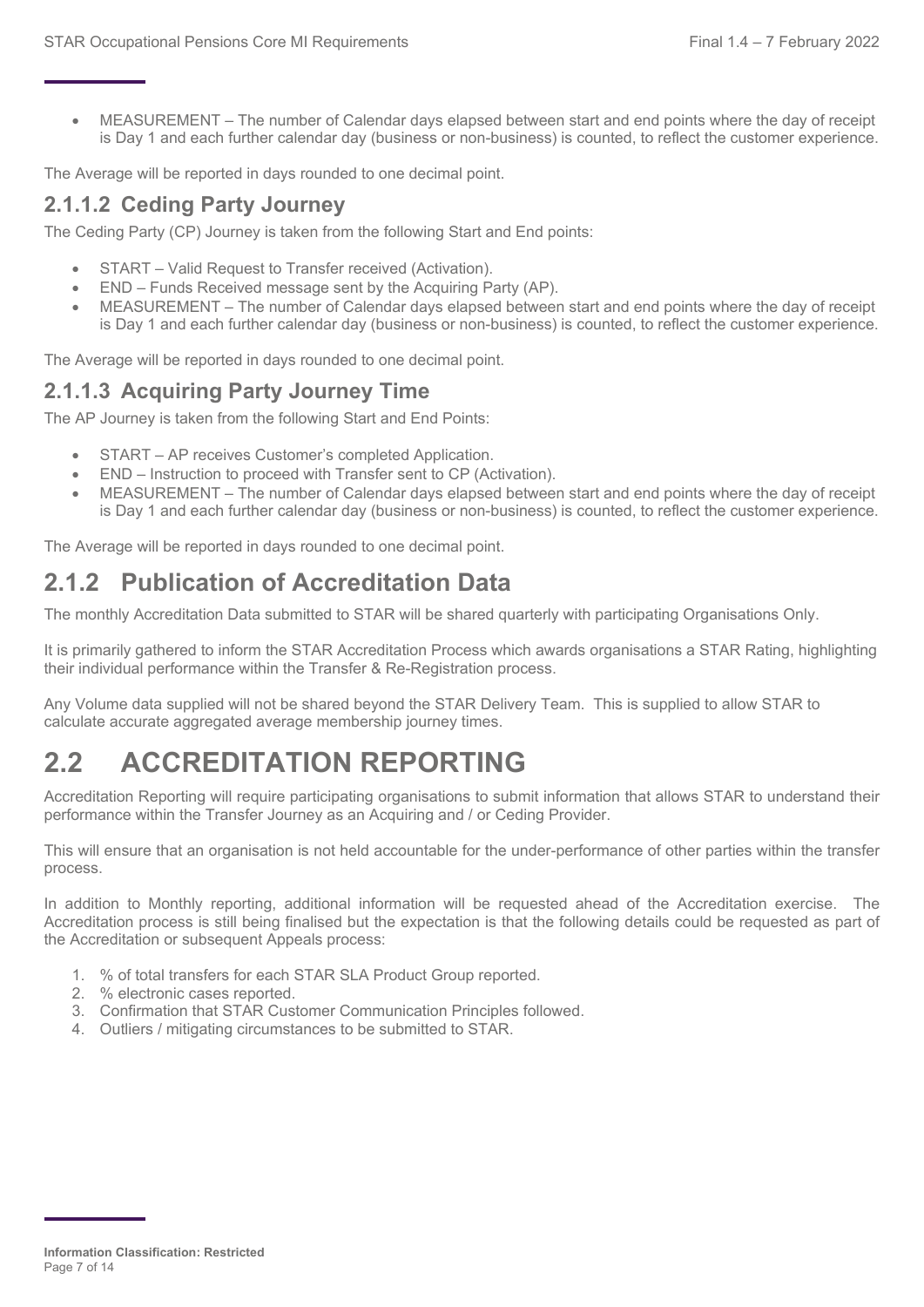#### <span id="page-7-0"></span>3 **REPORT STRUCTURE**

The reporting file Structure is designed to be flexible. It can be used by an Organisation to report multiple brands and SLA Product Groups in a single file or allow each brand to report separately. You only report on the product type you submit data for, you do not need to report blank data for non-supported products.

## <span id="page-7-1"></span>**3.1 REPORTING FILE LAYOUT**

A single reporting Message structure will be used across all SLA Product Groups. The structure is designed to be flexible. You only need report the Metrics that apply to you. Each row will contain:

|                    | <b>Group</b>                    | <b>Date</b>                                              | <b>Brand</b><br>(Membership<br><b>Reference)</b>                                                                                                                                                                      | <b>Product</b><br><b>Type</b>                 | <b>Metric</b>                                                                                                                                                                  | <b>Sub Metric</b>                                                                                                                                                                                          | <b>Value</b>                |
|--------------------|---------------------------------|----------------------------------------------------------|-----------------------------------------------------------------------------------------------------------------------------------------------------------------------------------------------------------------------|-----------------------------------------------|--------------------------------------------------------------------------------------------------------------------------------------------------------------------------------|------------------------------------------------------------------------------------------------------------------------------------------------------------------------------------------------------------|-----------------------------|
| <b>Format</b>      | 5<br>characters<br><b>ANNNN</b> | <b>MMYY</b>                                              | 8 characters<br>One of:<br><b>ANNNNANN</b><br><b>ISA</b><br>$\bullet$<br><b>GIA</b><br>$\bullet$<br>(First 5<br><b>PSS</b><br>$\bullet$<br>Characters are<br><b>OCP</b><br>$\bullet$<br>the Group)<br>AM<br>$\bullet$ |                                               | One of:<br>EEJ<br>$\bullet$<br><b>CPJ</b><br>$\bullet$<br><b>APJ</b><br>$\bullet$<br>AM1<br>$\bullet$<br>AM <sub>2</sub><br>$\bullet$<br>(Max 5)<br>Characters<br>for Full MI) | Numeric                                                                                                                                                                                                    |                             |
| <b>Description</b> | Will be<br>supplied by<br>STAR. | The<br>Month<br>and Year<br>that is<br>being<br>reported | Will be<br>supplied by<br>STAR.                                                                                                                                                                                       | Reflects the<br><b>SLA Product</b><br>Groups. | See list<br>below                                                                                                                                                              | There must be at<br>least one sub<br>metric for every<br>metric.<br>$(N)$ – A number<br>suffix is only<br>required for<br>PPS/SIPP/SSAS;<br>and Occupational<br>Pensions<br>reporting of the<br>Metric CPJ | To One<br>Decimal<br>place. |

A – Alphabetic

N – Numeric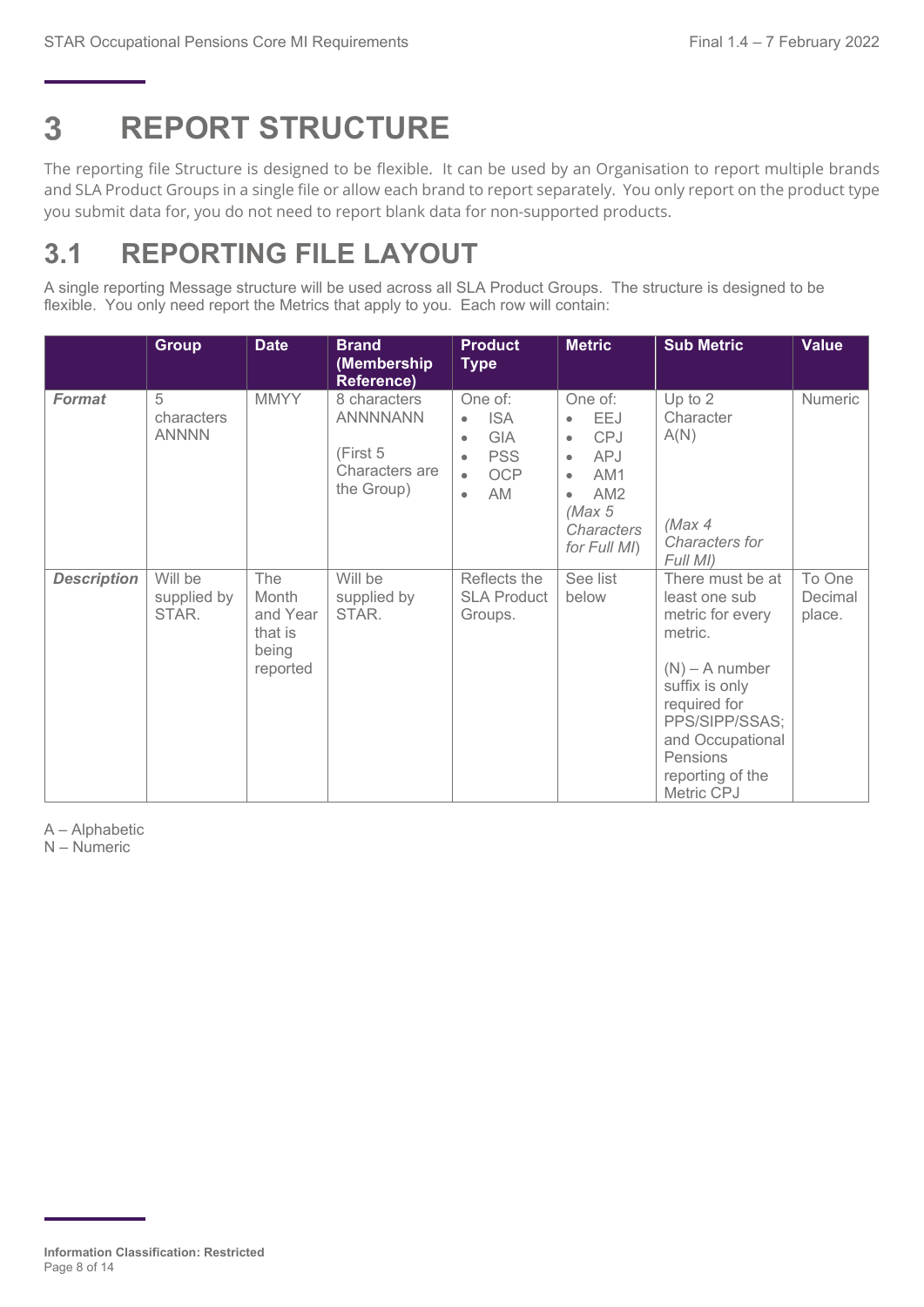## <span id="page-8-0"></span>**3.2 LIST OF METRICS / SUB-METRICS**

The list of the reportable Metrics and Sub-Metrics are listed below.

| <b>SLA Phase</b><br><b>Description</b> | <b>Reporting</b><br><b>Party</b> | <b>Metric</b> | <b>Sub-Metric</b>                                                                                                                                                                                                                                                                                                                     | <b>Notes</b>                                                                                                                                                                                                                                                                                                                                                                                                                                                                                                                                                                                                                                                                                                                                                                                                                                                                                                                                                                                                       |
|----------------------------------------|----------------------------------|---------------|---------------------------------------------------------------------------------------------------------------------------------------------------------------------------------------------------------------------------------------------------------------------------------------------------------------------------------------|--------------------------------------------------------------------------------------------------------------------------------------------------------------------------------------------------------------------------------------------------------------------------------------------------------------------------------------------------------------------------------------------------------------------------------------------------------------------------------------------------------------------------------------------------------------------------------------------------------------------------------------------------------------------------------------------------------------------------------------------------------------------------------------------------------------------------------------------------------------------------------------------------------------------------------------------------------------------------------------------------------------------|
| End 2 End<br>Transfer<br>Time          | Acquiring<br>Party               | EEJ           | (A) Total number of<br><b>Transfers completed</b><br>(B) Mean days taken to<br>complete                                                                                                                                                                                                                                               | ISA/GIA Measurement of days elapsed to 1<br>decimal place from Application received<br>date to date to funds allocated.<br><b>PENSION</b> Measurement of days elapsed to<br>1decimal point from Application received<br>date to funds allocated                                                                                                                                                                                                                                                                                                                                                                                                                                                                                                                                                                                                                                                                                                                                                                    |
| <b>Ceding Party</b><br>Journey         | Ceding<br>Party                  | CPJ           | (A) Total number of<br>Transfers completed<br>(A1) Total number of<br>Simple Transfers<br>completed<br>(A2) Total number of<br><b>Complex Transfers</b><br>completed<br>(B) Mean days taken to<br>complete<br>(B1) Simple Transfers -<br>Mean days taken to<br>complete<br>(B2) Complex Transfers -<br>Mean days taken to<br>complete | ISA/GIA (A/B only) Measurement of days<br>elapsed to 1 decimal place from Transfer<br>request received to transfer completion<br>message sent<br>PENSION (A1/A2/B1/B2 only)<br>Measurement of days elapsed to 1 decimal<br>place from transfer request received to<br>funds received message sent by AP.<br>A "Simple Transfer" is identified by Origo as<br>a Transfer without a delay or with a delay<br>reason not specified in the list of Complex<br>Transfers below.<br>A "Complex Transfer" is identified by Origo<br>as a Transfer with a delay that has a<br>reason of:<br><b>Awaiting Advice Certificate</b><br>$\bullet$<br>Awaiting final premium<br>Awaiting income payment to apply<br>Awaiting outstanding info.<br>Awaiting retirement date<br>Awaiting trustee authorisation<br>$\bullet$<br>Bankruptcy<br>$\bullet$<br>Delivery of Risk Warnings<br>$\bullet$<br>Disinvestment delay<br>$\bullet$<br>Divorce<br>Earmarking<br><b>Exceeding LTA</b><br>with/without protection<br>Pension sharing |
| Acquiring<br>Party<br>Journey          | Acquiring<br>Party               | APJ           | (A) Total number of<br>Transfers completed<br>(B) Mean days taken to<br>complete                                                                                                                                                                                                                                                      | ISA/GIA - Out of Scope for Core MI<br><b>PENSION</b> Measurement of days elapsed to<br>1 decimal place from application received<br>date to transfer request sent                                                                                                                                                                                                                                                                                                                                                                                                                                                                                                                                                                                                                                                                                                                                                                                                                                                  |

**Information Classification: Restricted** Page 9 of 14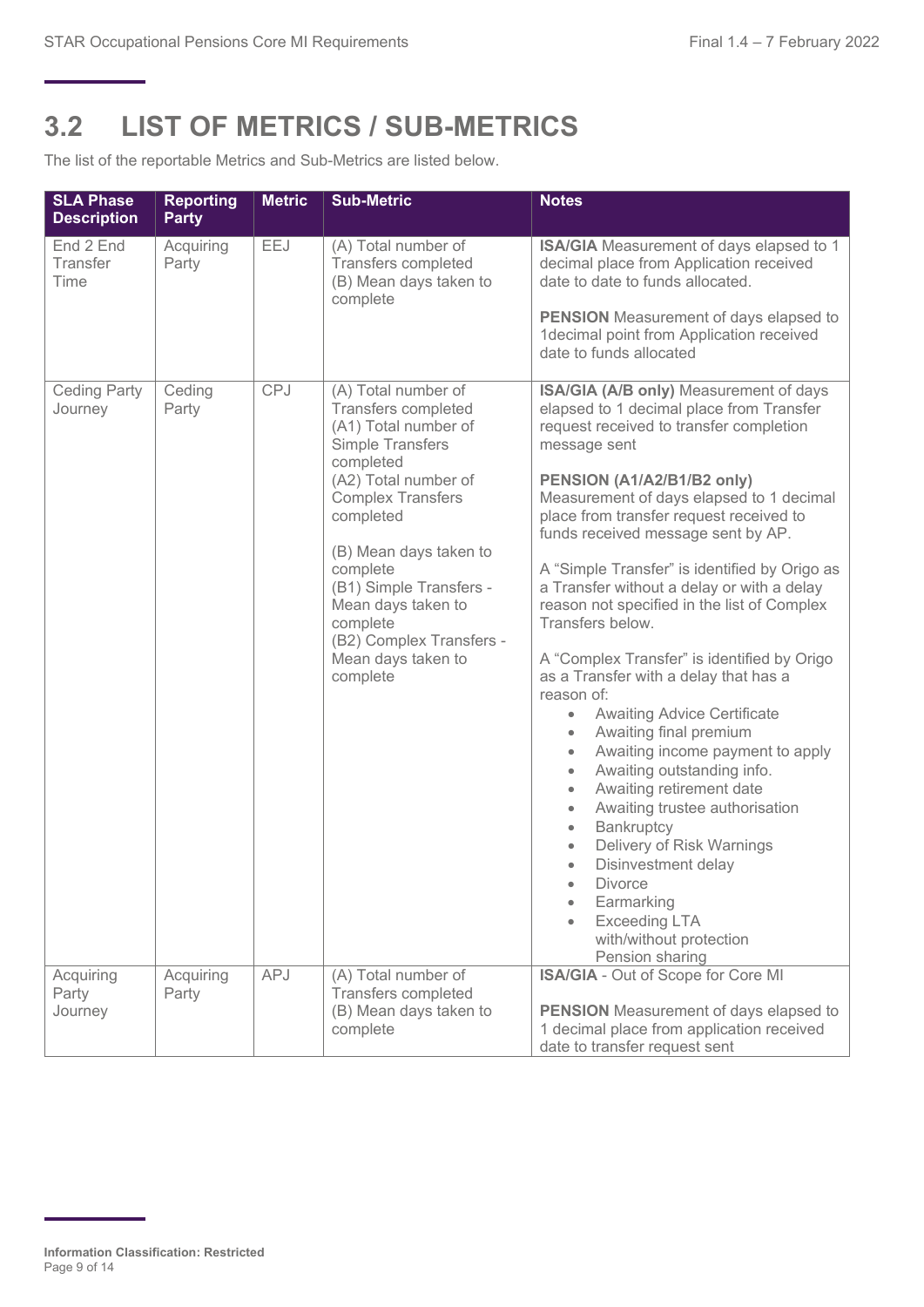| <b>SLA Phase</b><br><b>Description</b> | <b>Reporting</b><br><b>Party</b> | <b>Metric</b>   | <b>Sub-Metric</b>                                                                                                               | <b>Notes</b>                                                             |
|----------------------------------------|----------------------------------|-----------------|---------------------------------------------------------------------------------------------------------------------------------|--------------------------------------------------------------------------|
| Asset<br>Manager<br>1FCD               | Asset<br>Manager                 | AM <sub>1</sub> | (A) Total number of<br><b>Transfers completed</b><br>(C) Total number<br>completed in SLA<br>(D) Total number<br>completed OSLA | SLA is 1 Fund Calendar days to convert<br>assets & confirm complete      |
| Asset<br>Manager<br>2FCD               | Asset<br>Manager                 | AM <sub>2</sub> | (A) Total number of<br>Transfers completed<br>(C) Total number<br>completed in SLA<br>(D) Total number<br>completed Out of SLA  | SLA is 2 Fund Calendar days to Re-<br>register assets & confirm complete |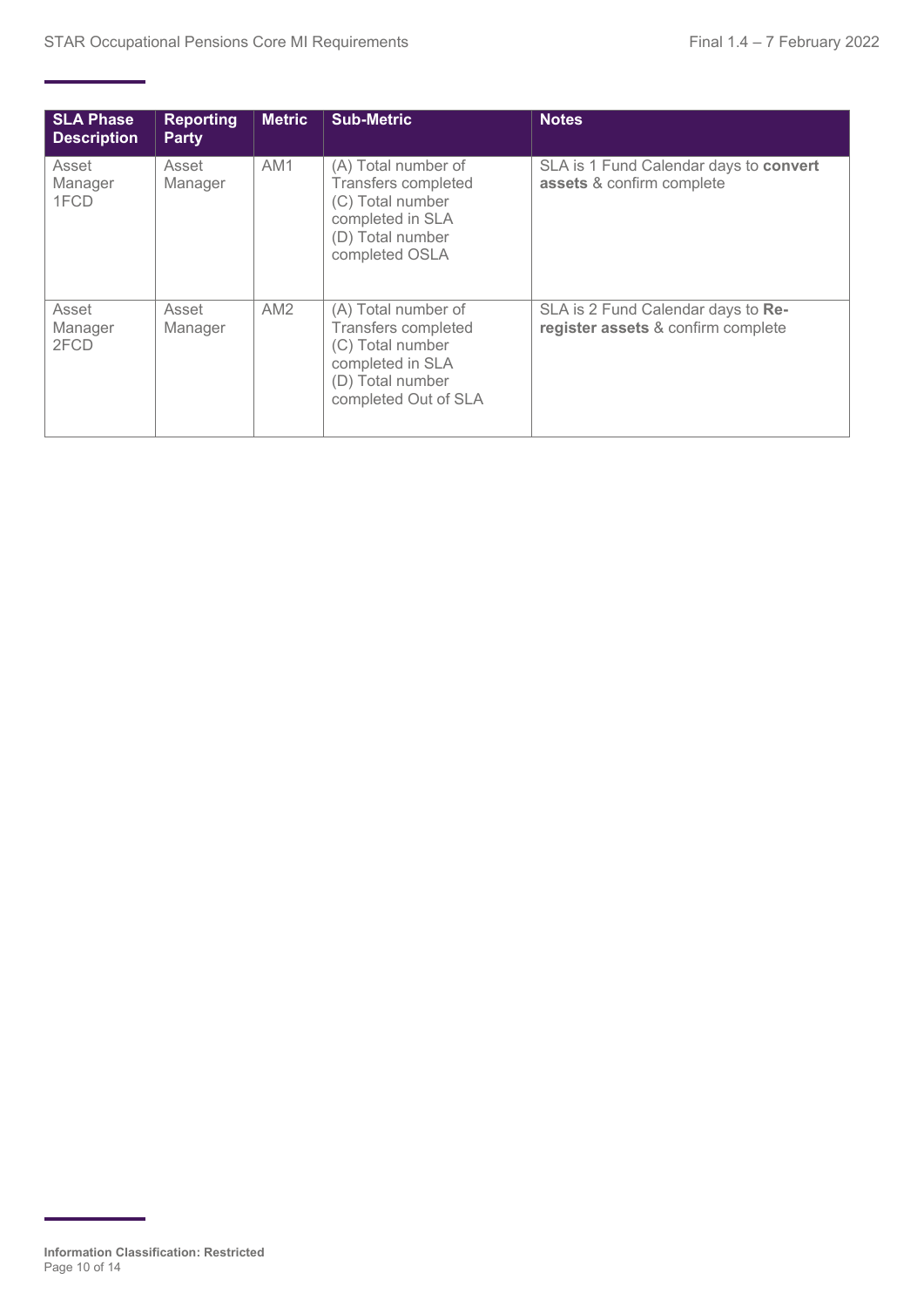## <span id="page-10-0"></span>**3.3 REPORTING FILE LAYOUT EXAMPLES**

Files can be submitted in both .csv and Excel, you can submit your file in either file type, but it must always have a header. You can submit multiple brands and multiple company data within the one file there is no limit, you can of course submit separate files if you prefer.

### **3.3.1 Example 1**

This example is showing a full electronic submission for an organisation reporting a single brand for the Occupational Pensions Product Group only.

| .csv                                                                                                                                                 | <b>Excel</b>           |  |                                            |                        |                          |                       |             |
|------------------------------------------------------------------------------------------------------------------------------------------------------|------------------------|--|--------------------------------------------|------------------------|--------------------------|-----------------------|-------------|
| Group, Month, Year, Brand, Product Type, Metric, Sub Metric, Value<br>S0001.01.2021.S0001w01.EEJ.OCP.A.200<br>S0001.01.2021.S0001w01.EEJ. OCP.B.20.5 | Group Month Year Brand |  |                                            | <b>Product</b><br>Type | Metric                   | <b>Sub</b><br>lMetric | Value       |
| S0001.01.2021.S0001w01.CPJ.OCP.A1.150<br>S0001,01,2021,S0001w01,CPJ, OCP,B1,12.5                                                                     | S0001 01<br>S0001 01   |  | 2021 S0001 w 01 EEJ<br>2021 S0001 w 01 EEJ |                        | <b>OCP</b><br><b>OCP</b> | lΒ                    | 200<br>20.5 |
| S0001,01,2021,S0001w01,CPJ,OCP,A2,15                                                                                                                 | S0001 01               |  | 2021 S0001 w01 CPJ                         |                        | <b>IOCP</b>              | IA1                   | 150         |
| S0001.01.2021.S0001w01.CPJ. OCP.B2.21.5                                                                                                              | S0001 01               |  | 2021 S0001 w01 CPJ                         |                        | <b>OCP</b>               | IB1                   | 12.5        |
| S0001,01,2021,S0001w01,APJ, OCP,A,120<br>S0001.01.2021.S0001w01.APJ. OCP.B.3.5                                                                       | IS0001I01              |  | 2021 S0001 w01 CPJ                         |                        | <b>OCP</b>               | IA2                   | 15          |
|                                                                                                                                                      | S0001 01               |  | 2021 S0001 w01 CPJ                         |                        | <b>OCP</b>               | B <sub>2</sub>        | 21.5        |
|                                                                                                                                                      | S0001 01               |  | 2021 S0001 w01 APJ                         |                        | <b>OCP</b>               |                       | 120         |
|                                                                                                                                                      | IS0001I01              |  | 2021 S0001 w01 APJ                         |                        | <b>OCP</b>               |                       | 3.5         |

## **3.3.2 Example 2**

This example is showing a full electronic submission for an organisation reporting for multiple brands that operate as **Ceding Parties** in Occupational Pensions Product Group only.

| .csv                                                                                                                                                  | <b>Excel</b>         |    |       |              |                              |                         |            |                      |             |
|-------------------------------------------------------------------------------------------------------------------------------------------------------|----------------------|----|-------|--------------|------------------------------|-------------------------|------------|----------------------|-------------|
| Group, Month, Year, Brand, Product Type, Metric, Sub Metric, Value<br>S0003.01.2021.S0003w01.CPJ.OCP.A1.150<br>S0003.01.2021.S0003w01.CPJ.OCP.B1.12.5 | Group I              |    | Month |              | Year   Brand                 | Product   Metric<br>vpe |            | Sub<br><b>Metric</b> | Value       |
| S0003.01.2021.S0003w01.CPJ.OCP.A2.10<br>S0003.01.2021.S0003w01.CPJ, OCP.B2.17.5                                                                       | S0003 01<br>S0003 01 |    |       | 2021<br>2021 | S0003w01 CPJ<br>S0003w01 CPJ |                         | OCP<br>OCP | A1<br><b>B1</b>      | 150<br>12.5 |
| S0001.01.2021.S0001w02.CPJ, OCP.A1.120                                                                                                                | S0003101             |    |       | 2021         | S0003w01                     | <b>CPJ</b>              | OCP        | A2                   | 10          |
| S0001.01.2021.S0001w02.CPJ. OCP.B1.9.5                                                                                                                | S0003 01             |    |       | 2021         | S0003w01                     | CPJ                     | OCP        | <b>B2</b>            | 17.5        |
| S0001,01,2021,S0001w02,CPJ,OCP,A2,11                                                                                                                  | S0001 01             |    |       | 2021         | S0001w02 CPJ                 |                         | OCP        | A <sub>1</sub>       | 120         |
| S0001.01.2021.S0001w02.CPJ. OCP.B2.12.5                                                                                                               | S0001                | 01 |       | 2021         | S0001w02 CPJ                 |                         | OCP        | <b>B1</b>            | 9.5         |
|                                                                                                                                                       | S0001                | 01 |       | 2021         | S0001w02 CPJ                 |                         | OCP        | A2                   | 11          |
|                                                                                                                                                       | S0001                | 01 |       |              | 2021 S0001w02 CPJ            |                         | <b>OCP</b> | <b>B2</b>            | 12.5        |

**Information Classification: Restricted** Page 11 of 14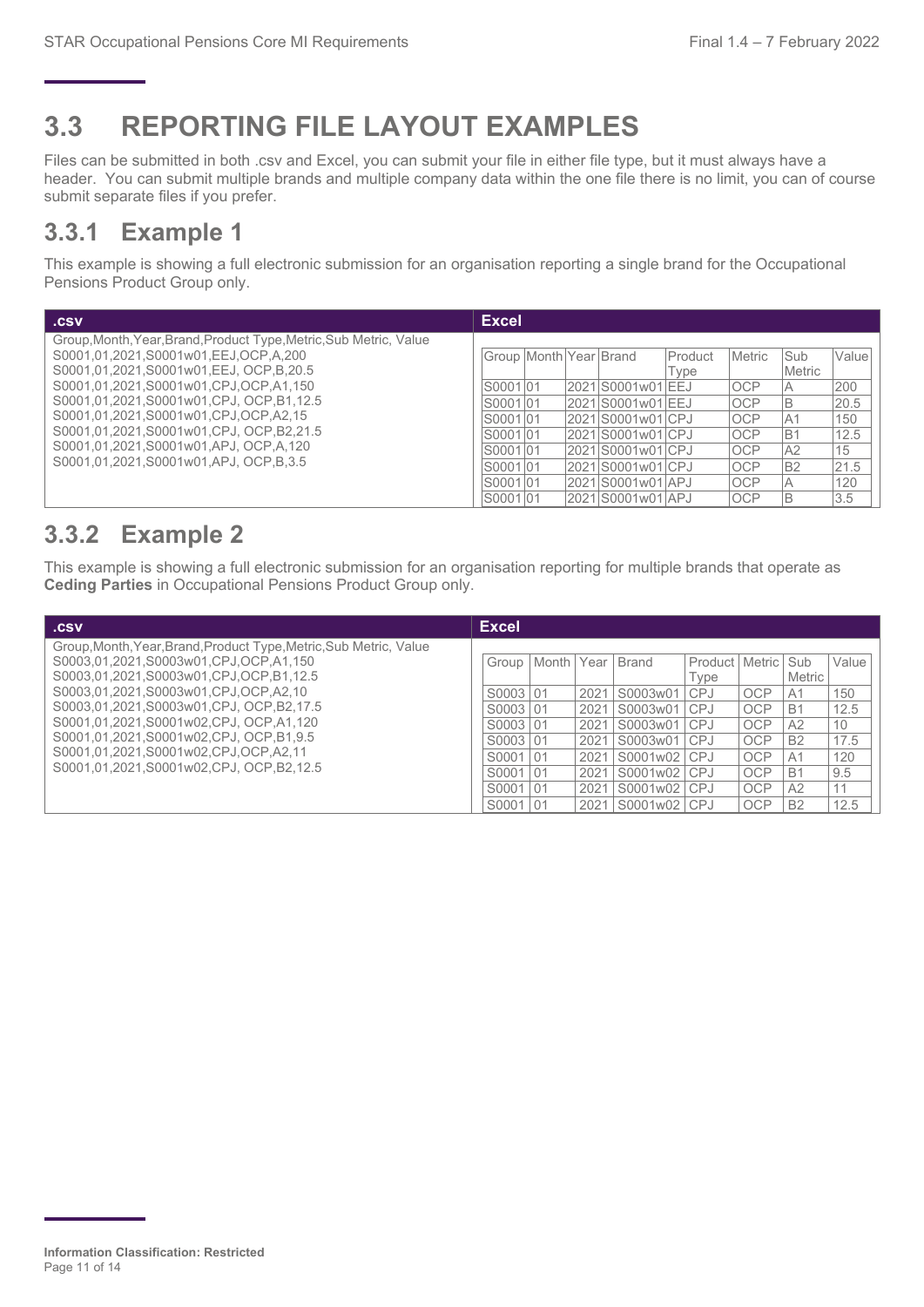## **3.3.3 Example 3**

This example is showing a full electronic submission for an organisation reporting a single brand for the multiple SLA Product Groups.

| .csv                                                               | <b>Excel</b> |                |          |              |                      |                          |                   |                      |            |
|--------------------------------------------------------------------|--------------|----------------|----------|--------------|----------------------|--------------------------|-------------------|----------------------|------------|
| Group, Month, Year, Brand, Product Type, Metric, Sub Metric, Value |              |                |          |              |                      |                          |                   |                      |            |
| S0002, 010121, S0002w01, EEJ, OCP, A, 200                          |              | Group          | Month    | Year         | Brand                | Prod                     | Metric Sub        |                      | Value      |
| S0002, 010121, S0002w01, EEJ, OCP, B, 20.5                         |              |                |          |              |                      | uct                      |                   | Metric               |            |
| S0002, 010121, S0002w01, CPJ, OCP, A1, 150                         |              |                |          |              |                      | Type                     |                   |                      |            |
| S0002, 010121, S0002w01, CPJ, OCP, B1, 12.5                        |              | S0002          | 01       | 2021         | S0002w01             | EEJ                      | <b>OCP</b>        | $\overline{A}$       | 200        |
| S0002, 010121, S0002w01, CPJ, OCP, A2, 41                          |              | S0002          | 01       | 2021         | S0002w01             | EEJ                      | OCP               | B                    | 20.5       |
| S0002, 010121, S0002w01, CPJ, OCP, B2, 18.1                        |              | S0002          | 01       | 2021         | S0002w01             | <b>CPJ</b>               | OCP               | A <sub>1</sub>       | 150        |
| S0002, 010121, S0002w01, APJ, OCP, A, 120                          |              | S0002<br>S0002 | 01<br>01 | 2021<br>2021 | S0002w01<br>S0002w01 | <b>CPJ</b><br><b>CPJ</b> | <b>OCP</b>        | B <sub>1</sub><br>A2 | 12.5<br>41 |
| S0002, 010121, S0002w01, APJ, OCP, B, 3.5                          |              | S0002          | 01       | 2021         | S0002w01             | <b>CPJ</b>               | OCP<br><b>OCP</b> | B <sub>2</sub>       | 18.1       |
| S0002, 010121, S0002x01, EEJ, PSS, A, 200                          |              | S0002          | 01       | 2021         | S0002w01             | <b>APJ</b>               | <b>OCP</b>        | A                    | 120        |
| S0002, 010121, S0002x01, EEJ, PSS, B, 20.5                         |              | S0002          | 01       | 2021         | S0002w01             | <b>APJ</b>               | <b>OCP</b>        | B                    | 3.5        |
| S0002, 010121, S0002x01, CPJ, PSS, A1,150                          |              | S0002          | 01       | 2021         | S0002x01             | EEJ                      | <b>PSS</b>        | A                    | 200        |
| S0002, 010121, S0002x01, CPJ, PSS, B1,12.5                         |              | S0002          | 01       | 2021         | S0002x01             | <b>EEJ</b>               | <b>PSS</b>        | B                    | 20.5       |
|                                                                    |              | S0002          | 01       | 2021         | S0002x01             | <b>CPJ</b>               | <b>PSS</b>        | A <sub>1</sub>       | 150        |
| S0002, 010121, S0002x01, CPJ, PSS, A2,50                           |              | S0002          | 01       | 2021         | S0002x01             | <b>CPJ</b>               | <b>PSS</b>        | B1                   | 12.5       |
| S0002, 010121, S0002x01, CPJ, PSS, B2, 16.5                        |              | S0002          | 01       | 2021         | S0002x01             | <b>CPJ</b>               | <b>PSS</b>        | A2                   | 50         |
| S0002, 010121, S0002x01, APJ, PSS, A, 120                          |              | S0002          | 01       | 2021         | S0002X01             | <b>CPJ</b>               | <b>PSS</b>        | B <sub>2</sub>       | 16.5       |
| S0002, 010121, S0002x01, APJ, PSS, B, 3.5                          |              | S0002          | 01       | 2021         | S0002x01             | <b>APJ</b>               | <b>PSS</b>        | A                    | 120        |
| S0002, 010121, S0002z01, EEJ, ISA, A, 200                          |              | S0002          | 01       | 2021         | S0002x01             | <b>APJ</b>               | <b>PSS</b>        | B                    | 3.5        |
| S0002, 010121, S0002z01, EEJ, ISA, B, 20.5                         |              | S0002          | 01       | 2021         | S0002z01             | EEJ                      | <b>ISA</b>        | A                    | 200        |
| S0002, 010121, S0002z01, CPJ, ISA, A, 150                          |              | S0002          | 01       | 2021         | S0002z01             | EEJ                      | <b>ISA</b>        | B                    | 20.5       |
| S0002, 010121, S0002z01, CPJ, ISA, B, 12.5                         |              | S0002          | 01       | 2021         | S0002z02             | <b>CPJ</b>               | <b>ISA</b>        | A                    | 150        |
| S0002, 010121, S0002y01, EEJ, GIA, A, 200                          |              | S0002          | 01       | 2021         | S0002z02             | <b>CPJ</b>               | <b>ISA</b>        | B                    | 12.5       |
| S0002, 010121, S0002y01, EEJ, GIA, B, 20.5                         |              | S0002          | 01       | 2021         | S0002v01             | <b>EEJ</b>               | <b>GIA</b>        | $\overline{A}$       | 200        |
| S0002, 010121, S0002y02, CPJ, GIA, A, 150                          |              | S0002          | 01       | 2021         | S0002v01             | EEJ                      | <b>GIA</b>        | B                    | 20.5       |
| S0002, 010121, S0002y02, CPJ, GIA, B, 12.5                         |              | S0002          | 01       | 2021         | S0002y02             | <b>CPJ</b>               | GIA               | A                    | 150        |
|                                                                    |              | S0002          | 01       | 2021         | S0002y02             | <b>CPJ</b>               | GIA               | B                    | 12.5       |

**Information Classification: Restricted** Page 12 of 14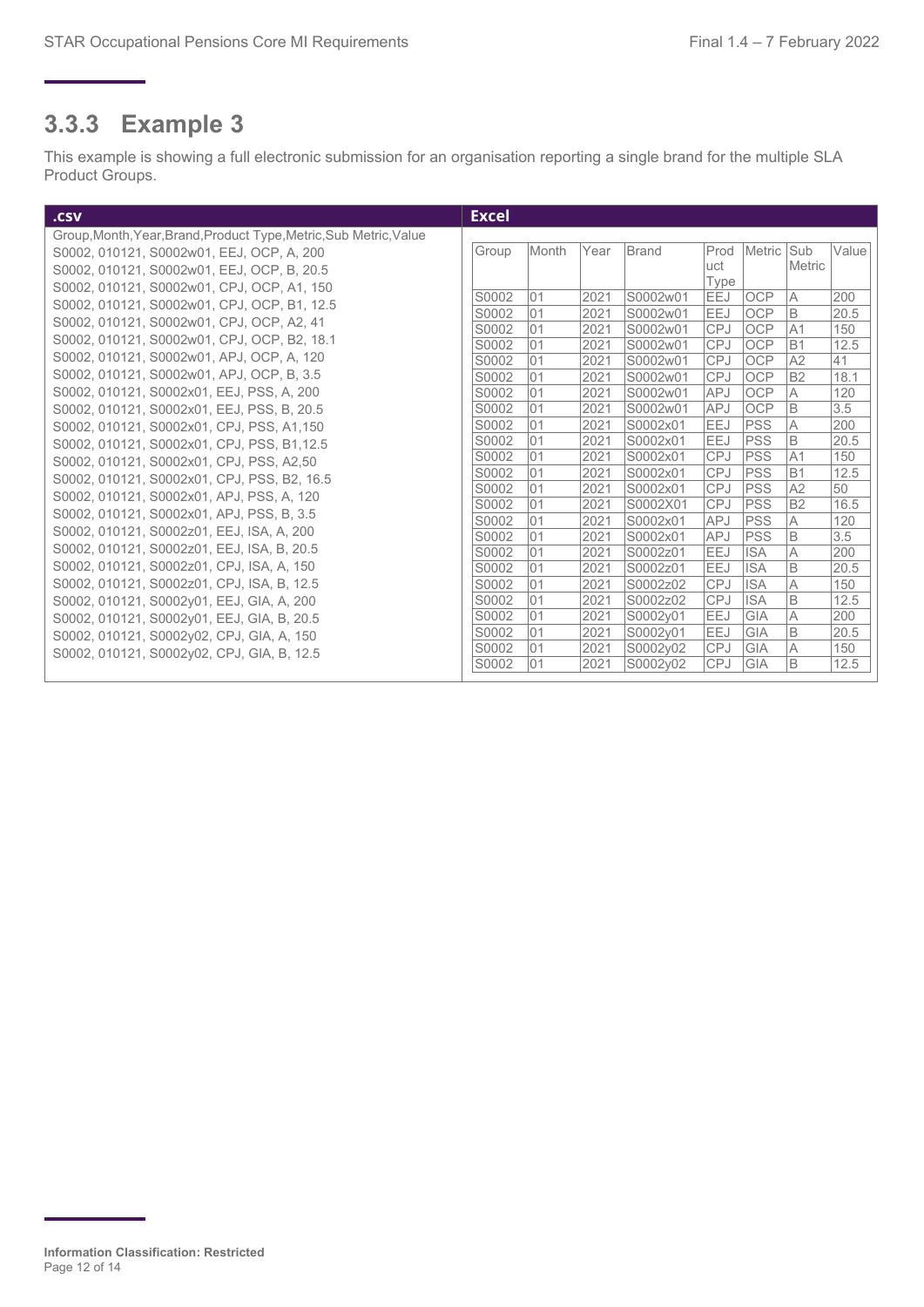#### <span id="page-12-0"></span>**APPENDIX A: DEFINITION OF TERMS USED**   $\blacktriangle$

| <b>Acquiring Party (AP)</b> | The Scheme or Provider that the member is transferring their Portfolio / Pension to.                                                                                                                                                                                                         |
|-----------------------------|----------------------------------------------------------------------------------------------------------------------------------------------------------------------------------------------------------------------------------------------------------------------------------------------|
| <b>Calendar Day</b>         | Any working or non-working day. (From 0.00 to 23:59).                                                                                                                                                                                                                                        |
| <b>Cash Transfers</b>       | This is a Transfer where Funds and Assets are Encashed by the CP and the Value is<br>sent to the AP.                                                                                                                                                                                         |
| <b>Ceding Party (CP)</b>    | The Scheme or Provider that the member is transferring their Portfolio/ Pension from.                                                                                                                                                                                                        |
|                             | Transfers where there are recognisable delays associated with a given Transfer that is<br>outwith the control of the reporting party.                                                                                                                                                        |
| <b>Complex Transfers</b>    | Examples include:<br>Additional Checks for Safeguarded Pension Benefits;<br>$\bullet$<br>Delays associated with Trustee Authorisation.<br>$\bullet$                                                                                                                                          |
| <b>Customer</b>             | The Customer is he End Client and/or their Adviser.                                                                                                                                                                                                                                          |
| <b>Electronic Transfers</b> | Electronic transfers are defined as transfers initiated electronically using an electronic<br>messaging set (not, for example by email) at a portfolio level or asset manager<br>transfer instructions received electronically.<br>(e.g. Actuare, Altus, Calastone, Origo or Allfunds Bank). |
| <b>Manual Transfers</b>     | This a Transfer that is requested by means of a Paper or online Application Form not<br>submitted using an electronic messaging set.                                                                                                                                                         |
| <b>Re-Registrations</b>     | This is a Transfer where the Funds or Assets are re-registered to be held by the AP<br>rather than encashed, to prevent them being out of market for any time.                                                                                                                               |

**Information Classification: Restricted** Page 13 of 14